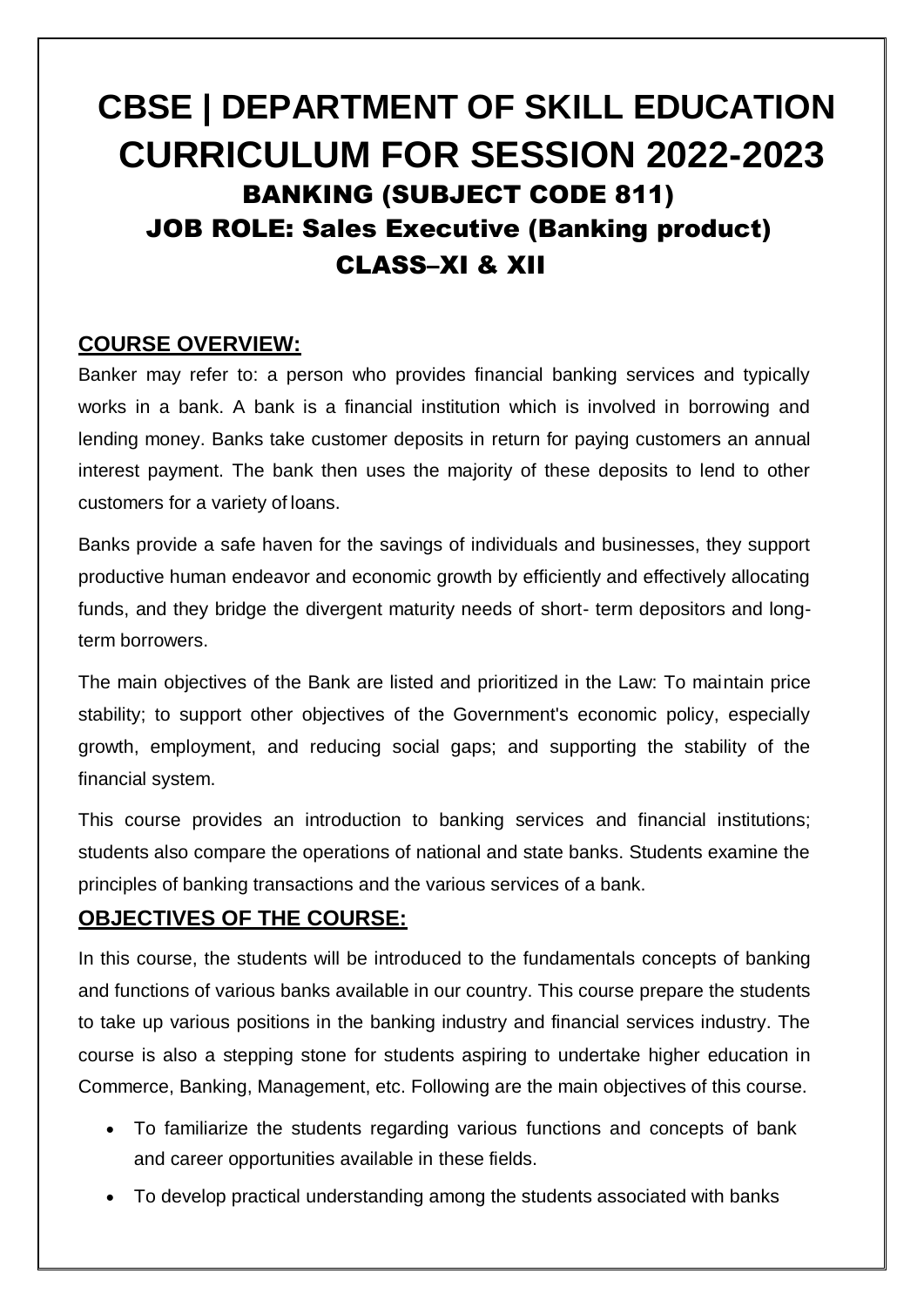working and organizing through classroom discussion/ participation and projects.

- To provide brief insight about the structure of bank in our country and organization of bank branch.
- To provide knowledge to students in concise and understandable format so that students could learn and apply these concepts in their career for the growth.
- To develop skills in students which are required for banking career
	- ▶ Customer Dealing
	- $\triangleright$  People with patience
	- $\triangleright$  People good with numbers and accounting
	- ▶ Good Analytical Skills

# **SALIENT FEATURES:**

In this modern time, money and its necessity is very important. A developed financial system of the country ensures to attain development. A bank provides valuable services to a country. To attain development there should be a good developed financial system to support not only the economic but also the society. So, a bank plays a vital role in the socio economic matters of the country.

- The important role of banks:
- It promotes saving habit of people
- Capital formation and promote industry.
- Generates employment opportunities
- Facilitating Trade and Commerce Industry
- Applying of monitory policy

# **LIST OF EQUIPMENT AND MATERIALS:**

The list given below is suggestive and exhaustive list should be prepared by the vocational teacher. Only basic tools, equipment and accessories should be procured by the institution so that the routine tasks can be performed by the students regularly for acquiring adequate practical experience.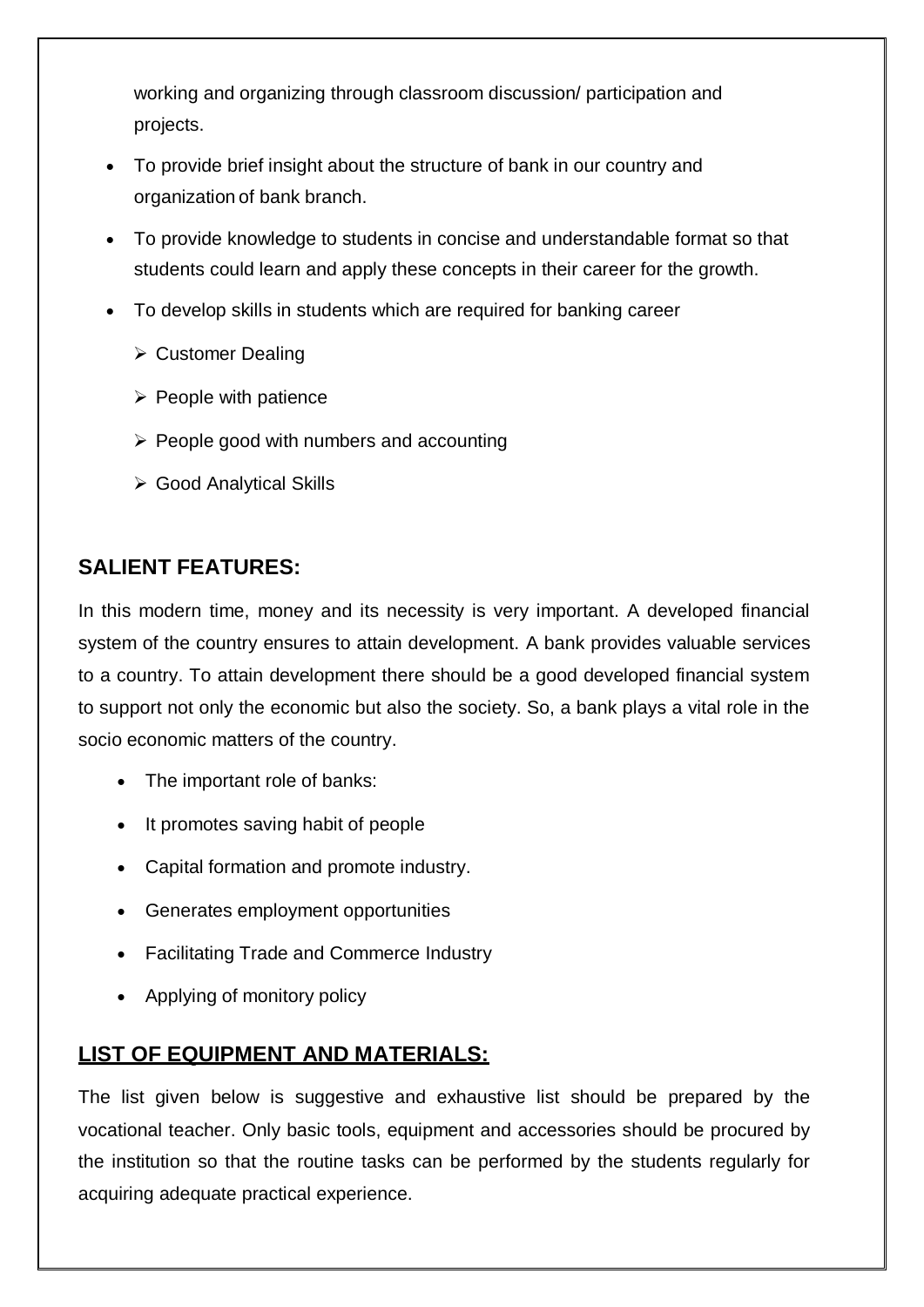# **Teaching/Training Aids:**

- Forms available in bank for various purpose such as Pay-in-slip, Withdrawal slip, account opening form, etc.
- RTGS and NEFT forms
- Specimen of Debit card and credit card.
- A dummy bank space created to show the bank's functioning.
- Posters showing ATM, passbook printing machine, cash deposit machine, etc.
- Computer
- LCD Projector
- Projection Screen
- White/Black Board
- Chart papers

# **CAREER OPPORTUNITIES:**

- Number of opportunities in banking industry students who have successfully completed the course can join the banking industry.
- Opportunities in financial services industry
- Students can join corporate sector in Finance, Marketing, HR and other administrative departments.
- KPO/BPO industry: Enormous opportunities for commerce students.
- Taxation: Many jobs related to taxation created after liberalizing Indian economy.
- Job roles in companies, banks, financial institutions, insurance companies, commercial firms, business houses, Reserve Bank of India, Foreign banks
- This course prepares the students to take up various positions in the banking industry and financial services industry. The course is also a stepping stone for students aspiring to undertake higher education in Commerce, Banking, Management, etc. After completion of B.Com or .VOC (Bank management), students can go for employment in public or private sector banks and financial services industry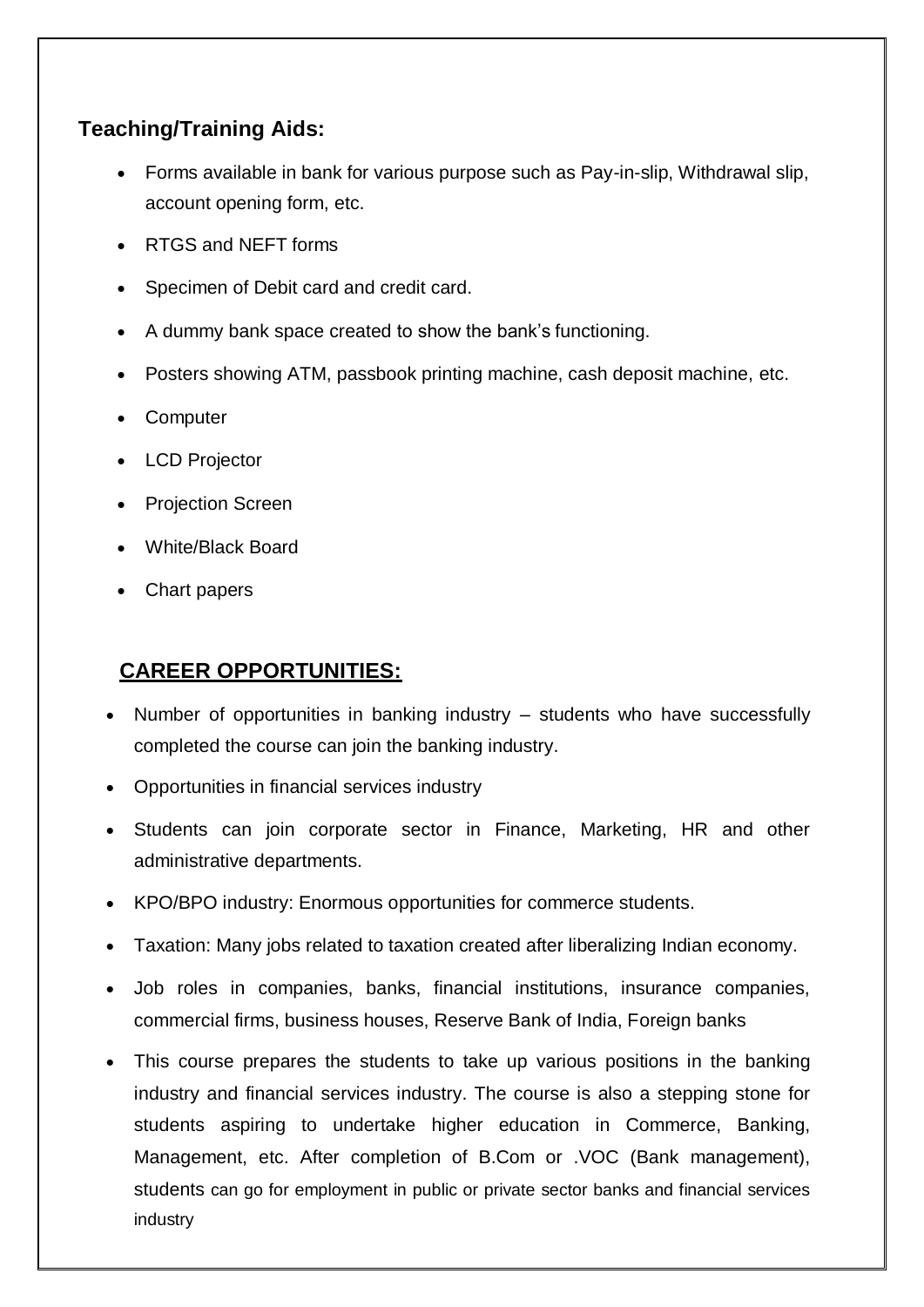# **VERTICAL MOBILITY:**

After 12<sup>th</sup> standard, a student can opt for some of the notable academic programs  $-$ 

- [B.Com. \(Bachelor of](https://www.apnaahangout.com/b-com/) Commerce)
- $\triangleright$  Bachelor of Economics
- [CA \(Chartered](https://www.apnaahangout.com/chartered-accountancy-course/) Accountancy)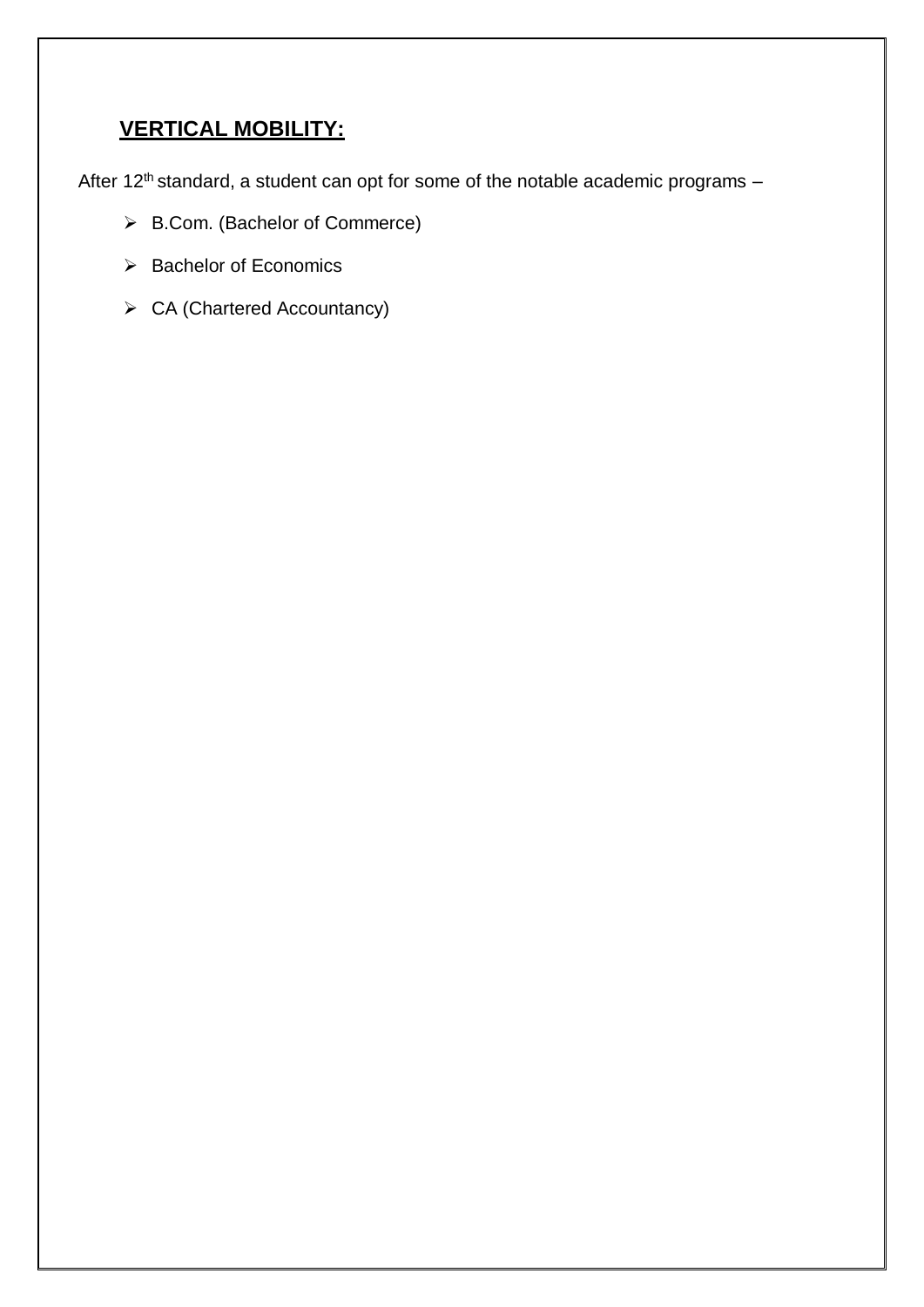# BANKING (SUBJECT CODE 811) CLASS –XI (SESSION 2022-2023)

 **Total Marks: 100 (Theory-60+Practical-40)**

|        | <b>UNITS</b>                                                   | <b>NO. OF HOURS</b><br>for Theory and<br><b>Practical</b><br>260 | <b>MAX. MARKS</b><br>for Theory and<br><b>Practical</b><br>100 |
|--------|----------------------------------------------------------------|------------------------------------------------------------------|----------------------------------------------------------------|
|        | <b>Employability Skills</b>                                    |                                                                  |                                                                |
|        | Unit 1: Communication Skills-III                               | 13                                                               | $\overline{2}$                                                 |
|        | Unit 2: Self-Management Skills-III                             | 07                                                               | $\overline{2}$                                                 |
| Part A | Unit 3 : ICT Skills-III                                        | 13                                                               | $\overline{2}$                                                 |
|        | Unit 4 : Entrepreneurial Skills-III                            | 10                                                               | $\overline{2}$                                                 |
|        | Unit 5 : Green Skills-III                                      | 07                                                               | $\overline{2}$                                                 |
|        | <b>Total</b>                                                   | 50                                                               | 10                                                             |
|        | <b>Subject Specific Skills</b>                                 |                                                                  |                                                                |
| Part B | Unit 1: Introduction                                           | 10                                                               | 05                                                             |
|        | Unit 2: Banker & customer                                      | 40                                                               | 10                                                             |
|        | Unit 3: Employment of Bank Funds                               | 50                                                               | 20                                                             |
|        | Unit 4: Negotiable Instruments                                 | 40                                                               | 15                                                             |
|        | <b>Total</b>                                                   | 140                                                              | 50                                                             |
|        | <b>Practical Work</b>                                          |                                                                  |                                                                |
|        | Project                                                        |                                                                  | 10                                                             |
|        | Viva                                                           |                                                                  | 05                                                             |
| Part C | <b>Practical File</b>                                          | 70                                                               | 15                                                             |
|        | Demonstration of skill competency via Lab<br><b>Activities</b> |                                                                  | 10                                                             |
|        | <b>Total</b>                                                   | 70                                                               | 40                                                             |
|        | <b>GRAND TOTAL</b>                                             | 260                                                              | 100                                                            |

**NOTE: The detailed Curriculum/ Topics to be covered under Part A: Employability Skills can be downloaded from CBSE website**.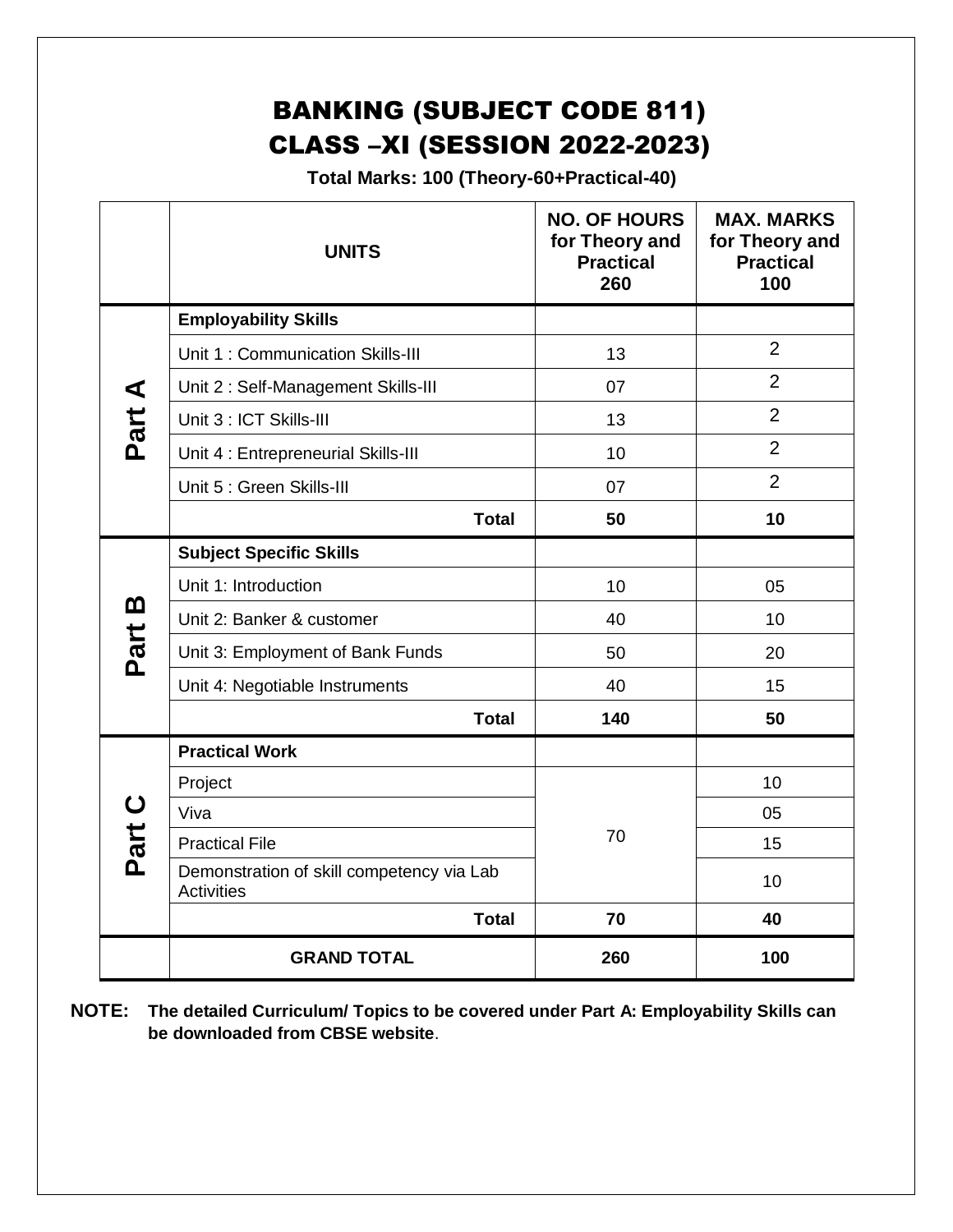# BANKING (SUBJECT CODE 811) CURRICULUM FOR CLASS–XII SESSION 2022-23

**Total Marks: 100 (Theory-60 + Practical-40)**

|          | <b>UNITS</b>                                                   | <b>NO. OF HOURS</b><br>for Theory and<br><b>Practical</b><br>260 | <b>MAX. MARKS</b><br>for Theory and<br><b>Practical</b><br>100 |
|----------|----------------------------------------------------------------|------------------------------------------------------------------|----------------------------------------------------------------|
|          | <b>Employability Skills</b>                                    |                                                                  |                                                                |
|          | Unit 1: Communication Skills-IV*                               | 13                                                               | $\blacksquare$                                                 |
|          | Unit 2: Self-Management Skills- IV                             | 07                                                               | 3                                                              |
| Part A   | Unit 3 : ICT Skills- IV                                        | 13                                                               | 3                                                              |
|          | Unit 4 : Entrepreneurial Skills- IV                            | 10                                                               | $\overline{4}$                                                 |
|          | Unit 5 : Green Skills- IV*                                     | 07                                                               | $\blacksquare$                                                 |
|          | <b>Total</b>                                                   | 50                                                               | 10                                                             |
|          | <b>Subject Specific Skills</b>                                 |                                                                  |                                                                |
|          | Unit 1: Ancillary Services of Banks                            | 10                                                               | 10                                                             |
|          | Unit 2: Innovations in Banking Technology                      | 25                                                               | 07                                                             |
| <u>ጠ</u> | Unit 3: Organization of a Bank Branch                          | 35                                                               | 10                                                             |
|          | Unit 4: Basics of Business Mathematics                         | 35                                                               | 10                                                             |
| Part     | Unit 5: Reserve Bank of India Regulations on<br><b>Banks</b>   | 20                                                               | 08                                                             |
|          | Unit 6: Performa of Final Accounts of Banking<br>Companies     | 15                                                               | 05                                                             |
|          | <b>Total</b>                                                   | 140                                                              | 50                                                             |
|          | <b>Practical Work</b>                                          |                                                                  |                                                                |
|          | Project                                                        |                                                                  | 10                                                             |
|          | Viva                                                           |                                                                  | 05                                                             |
|          | <b>Practical File</b>                                          | 70                                                               | 15                                                             |
| Part C   | Demonstration of skill competency via Lab<br><b>Activities</b> |                                                                  | 10                                                             |
|          | <b>Total</b>                                                   | 70                                                               | 40                                                             |
|          | <b>GRAND TOTAL</b>                                             | 260                                                              | 100                                                            |

**Note: \* marked units are to be assessed through Internal Assessment/ Student Activities. They are not to be assessed in Theory Exams.**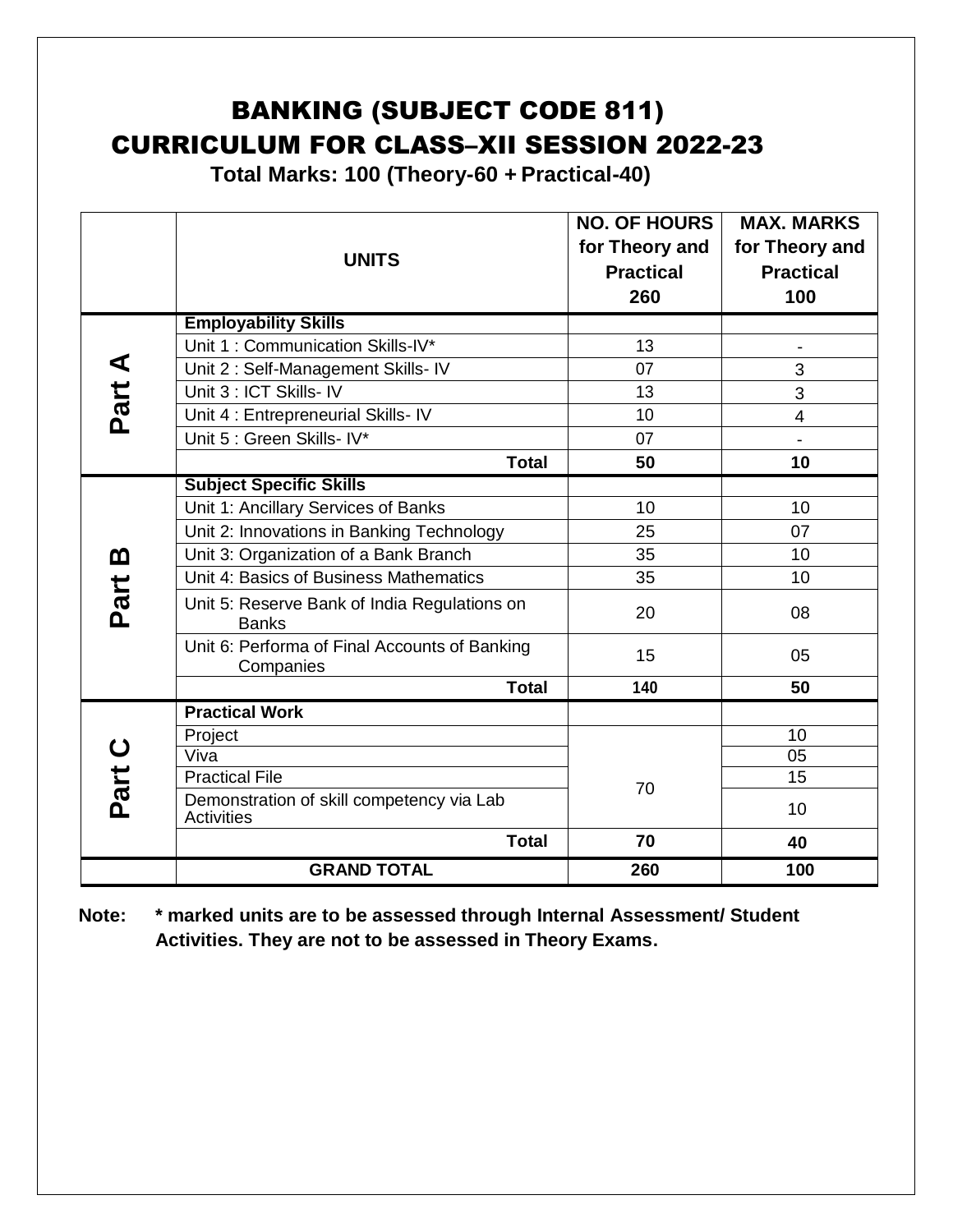### **DETAILED CURRICULUM/TOPICS:**

### **Part-A: EMPLOYABILITY SKILLS**

| <b>S. No.</b> | <b>Units</b>                                               | <b>Duration in</b><br><b>Hours</b> |
|---------------|------------------------------------------------------------|------------------------------------|
| 1.            | Unit 1: Communication Skills-IV*                           | 13                                 |
| 2.            | Unit 2: Self-management Skills-IV                          | 07                                 |
| 3.            | Unit 3: Information and Communication Technology Skills-IV | 13                                 |
| 4.            | Unit 4: Entrepreneurial Skills-IV                          | 10                                 |
| 5.            | Unit 5: Green Skills-IV*                                   | -07                                |
|               | <b>TOTAL DURATION</b>                                      | 50                                 |

### **Note: \* marked units are to be assessed through Internal Assessment/ Student Activities. They are not to be assessed in Theory Exams.**

 **The detailed Curriculum/ Topics to be covered under Part A: Employability Skills can be downloaded from CBSE website**.

### **Part-B – SUBJECT SPECIFIC SKILLS**

| <b>S. No.</b> | <b>Units</b>                                            | <b>Duration in</b><br><b>Hours</b> |
|---------------|---------------------------------------------------------|------------------------------------|
| 1.            | Unit 1: Ancillary Services of Banks                     | 10                                 |
| 2.            | Unit 2: Innovations in Banking Technology               | 25                                 |
| 3.            | Unit 3: Organization of a Bank Branch                   | 35                                 |
| 4.            | Unit 4: Basics of Business Mathematics                  | 35                                 |
| 5.            | Unit 5: Reserve Bank of India Regulations on Banks      | 20                                 |
| 6.            | Unit 6: Performa of Final Accounts of Banking Companies | 15                                 |
|               | <b>TOTAL DURATION</b>                                   | 140                                |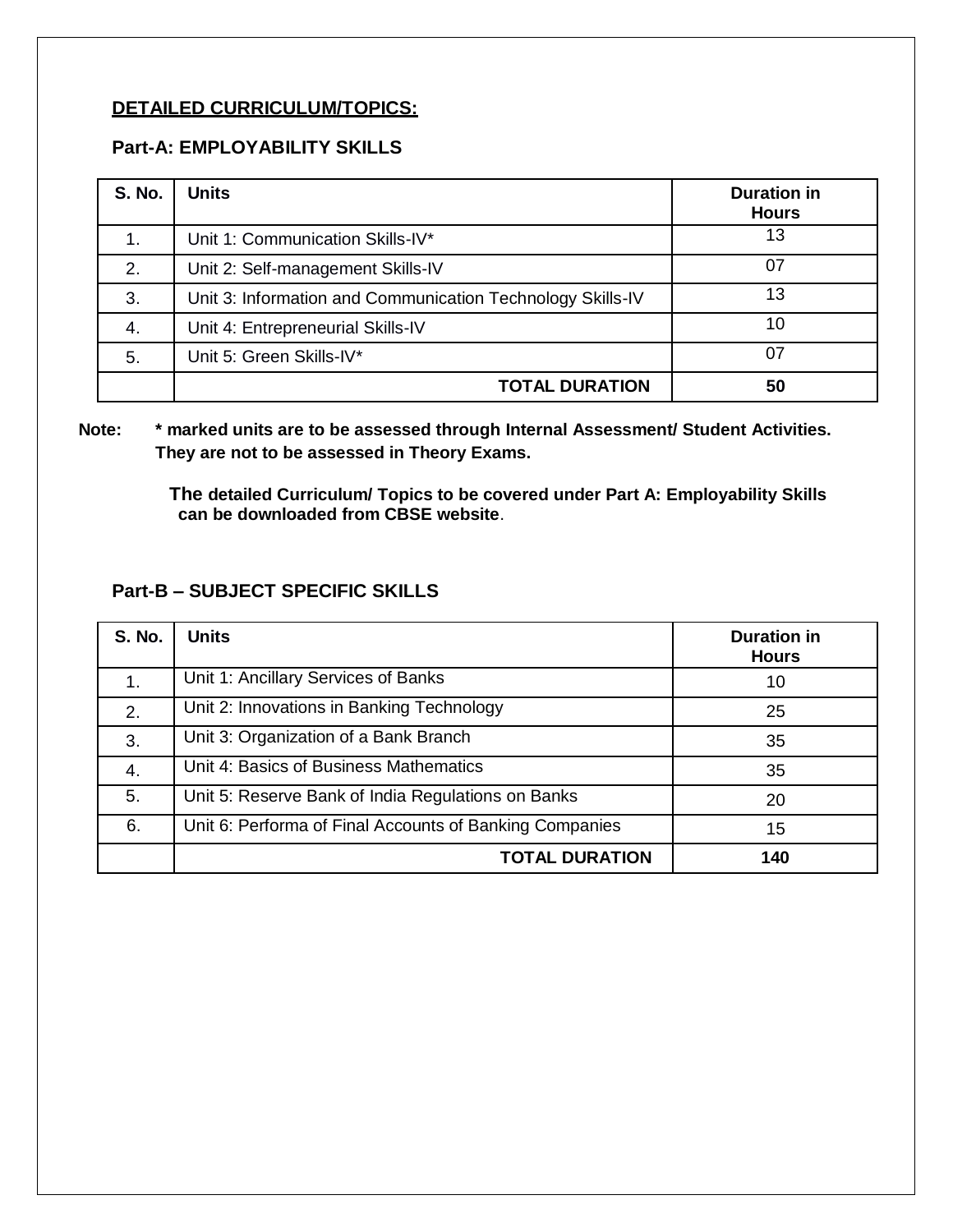| <b>S. No.</b>    | <b>Unit</b>                                                                          | <b>Sessions</b>                                                                                                                                                                                                                                                                                   |
|------------------|--------------------------------------------------------------------------------------|---------------------------------------------------------------------------------------------------------------------------------------------------------------------------------------------------------------------------------------------------------------------------------------------------|
| 1 <sub>1</sub>   | <b>Ancillary Services</b><br>of Banks                                                | • Safe custody of valuables.<br>• Lockers.<br>• Remittances - RTGS/NEFT/Drafts.<br>• Fee based services- Issuing Guarantees and letters of credit.<br>• Selling Third Party Products- Insurance and Mutual fund units.<br>• Credit Cards, Debit Cards.*<br>• Brokerage and Demat Services.*       |
| 2.               | Innovations in<br><b>Banking</b><br><b>Technology</b>                                | <b>Bank Computerization.</b><br>Core Banking.<br>Online Banking.<br><b>Mobile Banking.*</b><br><b>Internet Banking.*</b><br>$\bullet$<br><b>ATMs*.</b><br>$\bullet$                                                                                                                               |
| 3.               | Organization of a<br><b>Bank Branch</b>                                              | Bank Branch Set up, Strong Room.<br>$\bullet$<br>Front Office, Back Office.<br>Security Arrangements in Bank.<br>Clearing Houses.<br>$\bullet$                                                                                                                                                    |
| $\overline{4}$ . | <b>Basics of Business</b><br><b>Mathematics</b>                                      | Calculation of simple interest and Compound Interest.<br>$\bullet$<br>• Calculations of interest on fixed rate and Floating rate.<br><b>Calculation of EMIs.*</b><br><b>Calculations of interest on Savings Accounts.*</b><br>$\bullet$<br>Calculations of date of maturity of bills of exchange* |
| 5.               | <b>Reserve Bank of</b><br><b>India Regulations</b><br>on Banks                       | Cash Reserve Ratio.<br>$\bullet$<br><b>Statutory Liquidity Ratio.</b><br>$\bullet$<br>Bank Rate.<br>$\bullet$<br>Repo Rate.<br>$\bullet$<br>Reverse Repo Rate.<br>$\bullet$<br>Base Rate.                                                                                                         |
| 6.               | <b>Performa of Final</b><br><b>Accounts of</b><br><b>Banking</b><br><b>Companies</b> | Profit & Loss Account and Balance Sheet.<br>$\bullet$                                                                                                                                                                                                                                             |

# **Note: \* marked units are to be assessed through Internal Assessment/ Student Activities. They are not to be assessed in Theory Exams.**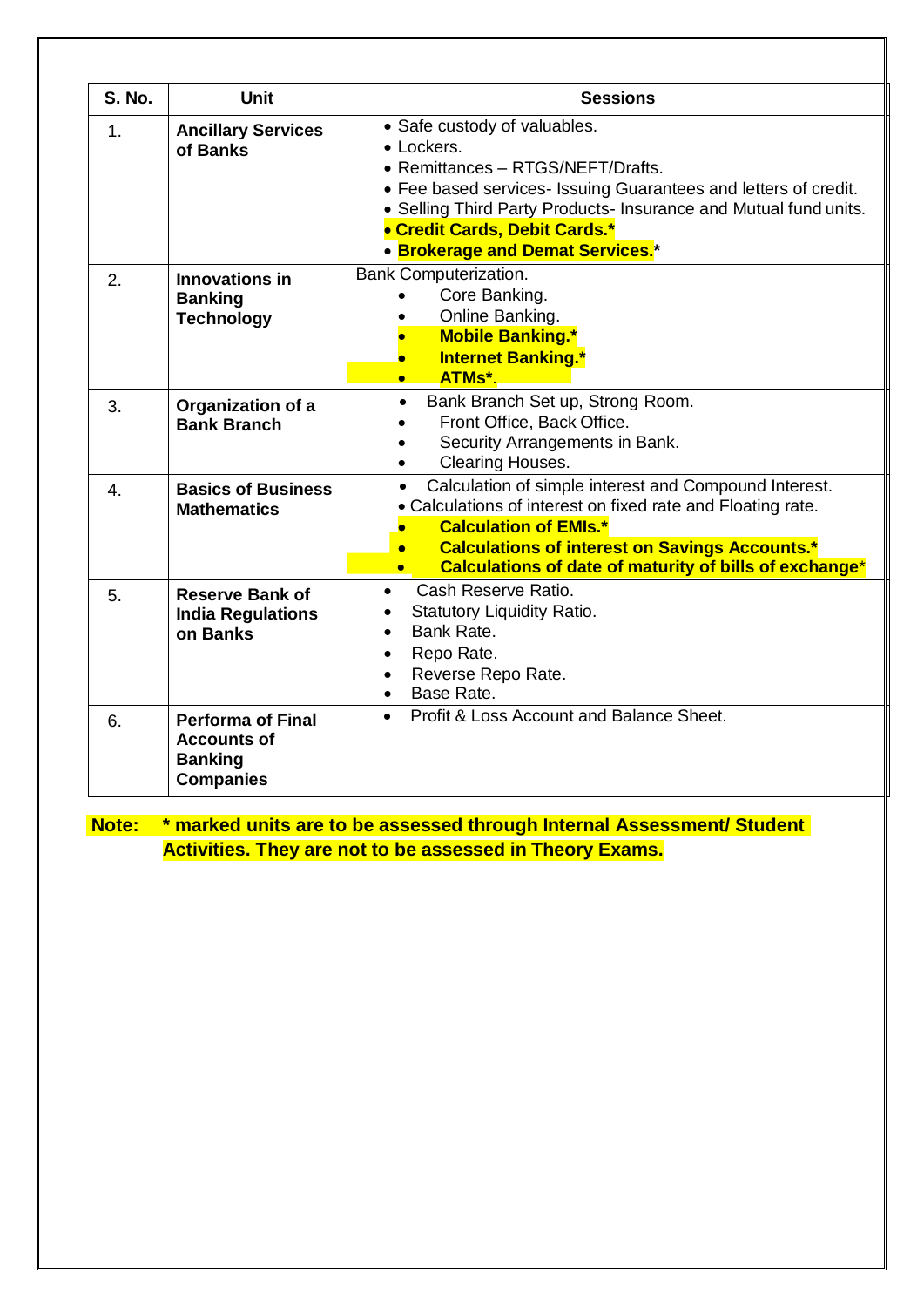## **PRACTICAL GUIDELINES FOR CLASS XI**

#### **Assessment of performance:**

The two internal examiners, assigned for the conduct and assessment of Practical Examinations each in Senior Secondary School Curriculum (Under NSQF).Question for the viva examinations should be conducted by both the examiners. Question to be more of General nature, project work or the curriculum. Investigatory Project especially those that show considerable amount of effort and originality, on the part of the student, should get suitable high marks, while project of a routine or stereotyped nature should only receive MEDIOCRE marks.

#### **Procedure for Record of Marks in the Practical answer-books:**

The examiner will indicate separately marks of practical examination on the title page of the answer-books under the following heads:-

#### **Project -10 marks**

Projects for the final practical is given below .Student may be assign**ed**

#### **Viva based on Project -05 marks**

The teacher conducting the final practical examination may ask verbal questions related to the project, if any, done by the student. Alternatively, if no project has been assigned to the students, viva may be based on questions of practical nature from the field of subject as per the Curriculum

#### **Practical File -15 Marks**

Students to make a power point presentation / assignment / practical file / report. Instructor shall assign them any outlet to study the elements in retailing.

#### **Suggested list of Practical –**

- 1. Collecting of information about the sources of income and calculate the tentative tax payable by them for the relevant financial year.
- 2. Visit the websites of five different commercial banks (Three Public sector and two private sector banks) and get the details of the various Retail Banking Products offered by them.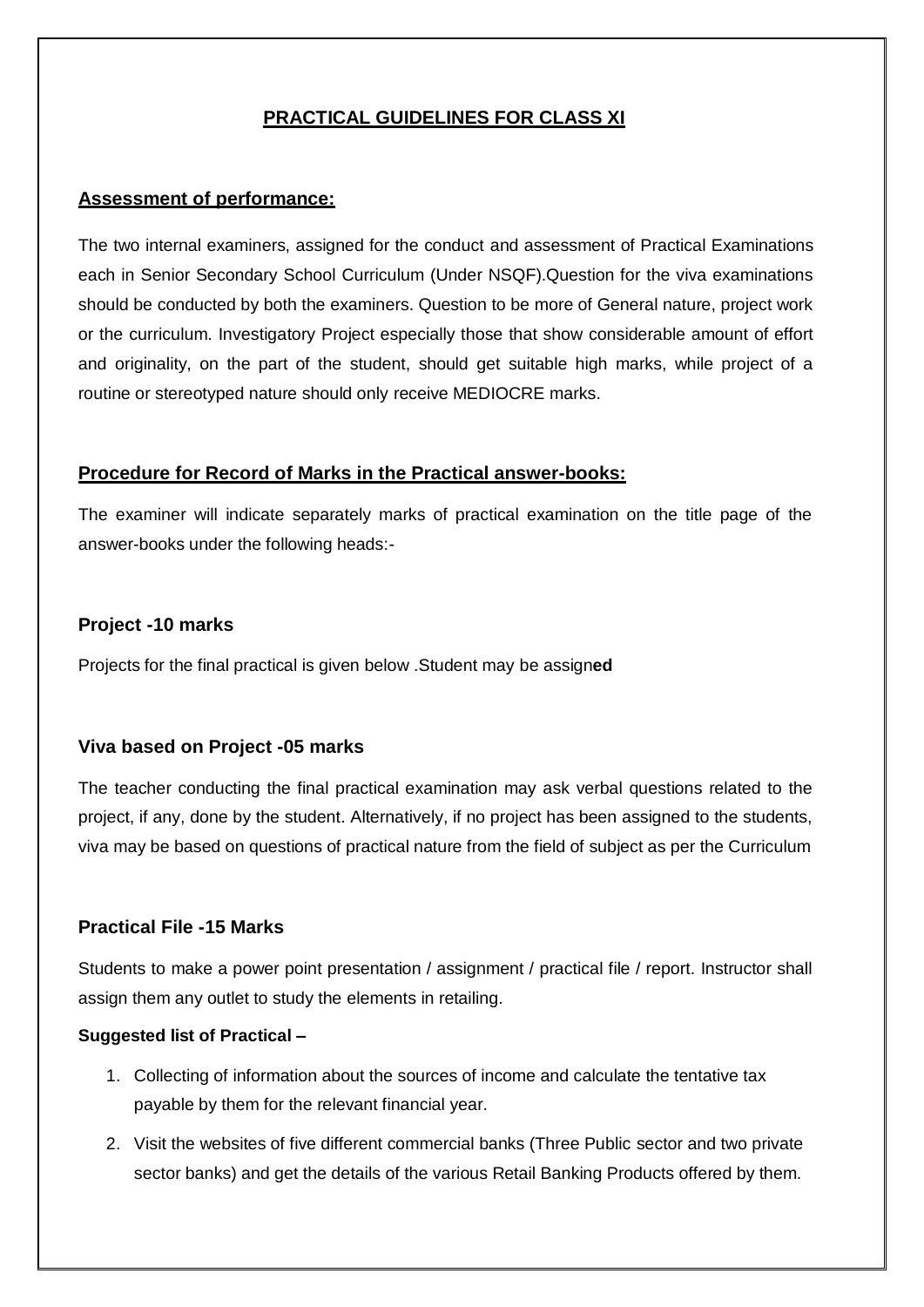- 3. Prepare a comprehensive report for each of these banks covering the following: Retail banking product (One asset and one liability product) best suited for the people in different stages of the cycle e.g. a young executive who recently joined the job, A housewife, an elderly lady with no dependents, A retired person, A member of armed forces etc.
- 4. List various documents to be submitted by the customers for applying for each product. You can obtain sample forms from any of the banks.
- 5. Prepare a comprehensive report for each of these banks covering the following:
	- a) Retail banking product (One asset and one liability product) best suited for the people in different stages of the cycle e.g. a young executive who recently joined the job, A housewife, an elderly lady with no dependents, A retired person, A member of armed forested.
	- b) List various documents to be submitted by the customers for applying for each product. You can obtain sample forms from any of the banks. Explain the operational details for each of the products
- 6. Visit the websites of five different commercial banks (Three Public sector and two private sector banks) and get the details of the various Retail Banking Products offered by them.

### **Demonstration of skill competency in Lab Activities -10 marks**

#### **Guidelines for Project Preparation:**

#### **The final project work should encompass chapters on:**

- a) Introduction,
- b) Identification of core and advance issues,
- c) Learning and understanding and
- d) Observation during the project period.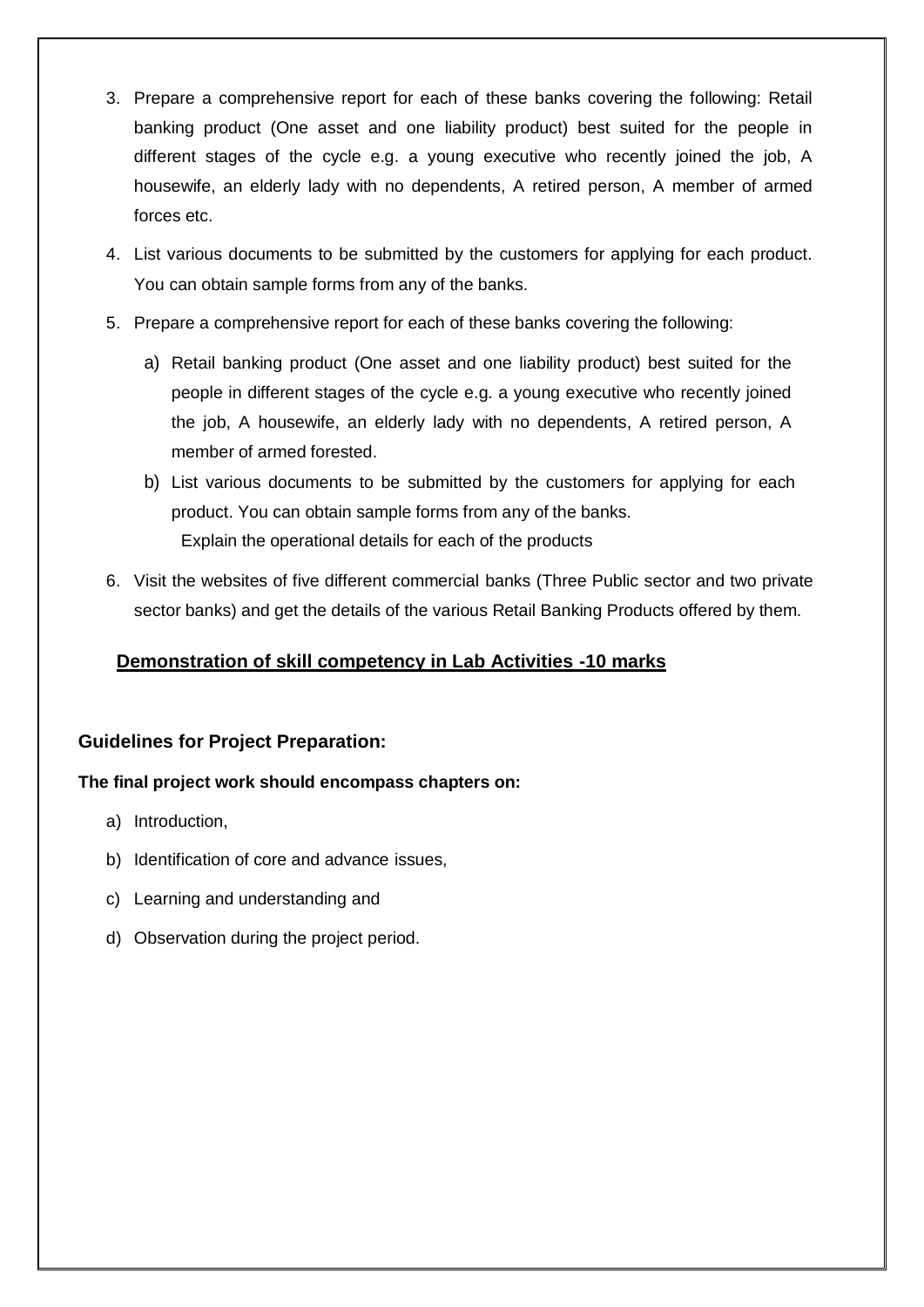### **PRACTICAL GUIDELINES FOR CLASS XII**

### **Assessment of performance:**

The two internal examiners, assigned for the conduct and assessment of Practical Examinations each in Senior Secondary School Curriculum (Under NSQF). Question for the viva examinations should be conducted by both the examiners. Question to be more of General nature, project work or the curriculum. Investigatory Project especially those that show considerable amount of effort and originality, on the part of the student, should get suitable high marks, while project of a routine or stereotyped nature should only receive MEDIOCRE marks**.**

## **Procedure for Record of Marks in the Practical answer-books:**

The examiner will indicate separately marks of practical examination on the title page of the answer-books under the following heads:-

# **Project -10 marks**

Projects for the final practical is given below .Student may be assigned

# **Viva based on Project -05 marks**

The teacher conducting the final practical examination may ask verbal questions related to the project, if any, done by the student. Alternatively, if no project has been assigned to the students, viva may be based on questions of practical nature from the field of subject as per the Curriculum

#### **Practical File -15 Marks**

Students to make a power point presentation / assignment / practical file / report. Instructor shall assign them any outlet to study the elements in retailing.

Suggested list of Practical –

1. Visit nearest branch of any Bank and collect details regarding different modes of transferring funds from one person to another. Also collect sample documents/forms for each of such modes of transfer. Tabulate the advantages and disadvantages for each mode of payment system.